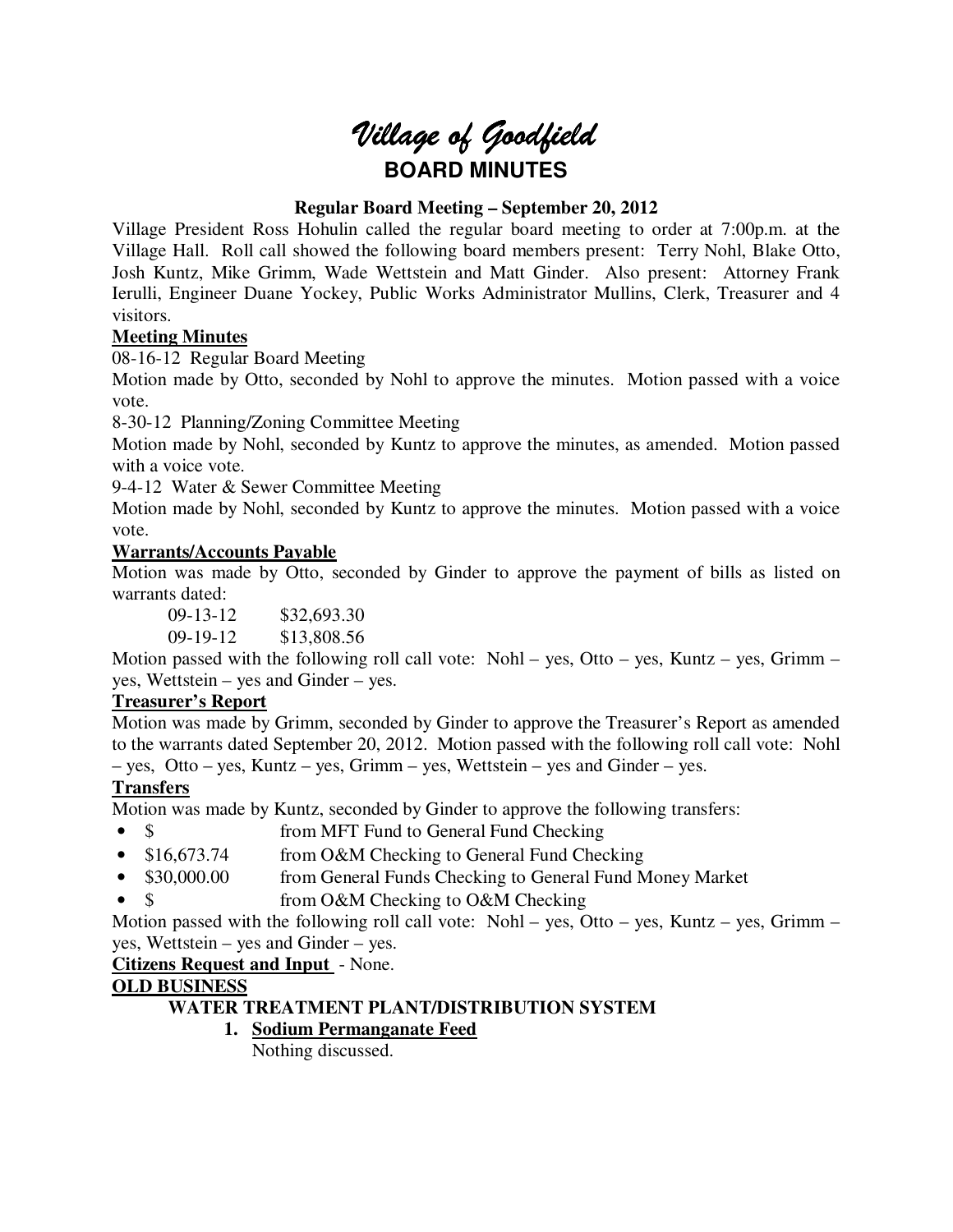## **2. Tower 2**

# **a. Fence**

Fence is partially up.

#### **b. Chlorine in Distribution System**  Nothing discussed.

## **c. Remote Chlorinator**

Programming revisions are done. GA Rich will install new pump and nozzle when their schedule allows.

## **3. Tower 1**

Riser pipe has never been painted since 1979. Engineer Yockey sent specs to 3 bidders. He received one quote from George Young & Sons to insulate of riser pip, cleaning, repainting and reinsulating for \$18,600.00. There were 2 quotes to repair hole:

- 1. Repair hole cut out rust put a plate in and weld \$2500
- 2. Repair hole grind off rust and patch \$500.00

 Motion was made by Grimm, seconded by Kuntz to approve \$21,100 bid for George Young and Sons for tower repair work. Motion passed with the following roll call vote: Nohl – yes-no, Otto – yes-no, Kuntz – yes-no, Grimm – yes-no, Wettstein – yes-no and Ginder yes-no

# **SEWER TREATMENT PLANT/DISTRIBUTION SYSTEM**

## **1. Rock Filter Installation**

No change. They need to reseed.

# **2. STP Expansions**

Amended Facility Plan – Ed Duran has spoken with Surrender Tandem from IEPA several times. All information Surrender asked for has been turned in. Engineer Yockey asked for a consensus from the Board that if the Amended Facility Plan is approved if Goodfield is ready to move on this project. The Board assured him they are ready to proceed with the project.

# **3. Trunk Sewer Improvements & Clearing Brush**

Engineer Yockey has sent permanent Railroad Crossing Permit to the Railroad. Will begin brush work as soon as permit is obtained.

# **Payment of outstanding invoices upon request of Village Engineer**

## None.

## **Executive Session – 2(c-11) under the Open Meetings Act to discuss pending litigation**

There was no Executive Session.

#### **Board of Appeals**

Nothing discussed.

# **CNH**

Nothing discussed.

# **Goodfield Business Park**

Planning & Zoning Committee made recommendation to approve the Amended Preliminary Plat for Goodfield Business Park at their 8-30-12 meeting based on finalization of list of changes recommended by Engineer Duane Yockey and the change to Variance #3 made by Steve Kerr on the preliminary plat will be revised as follows: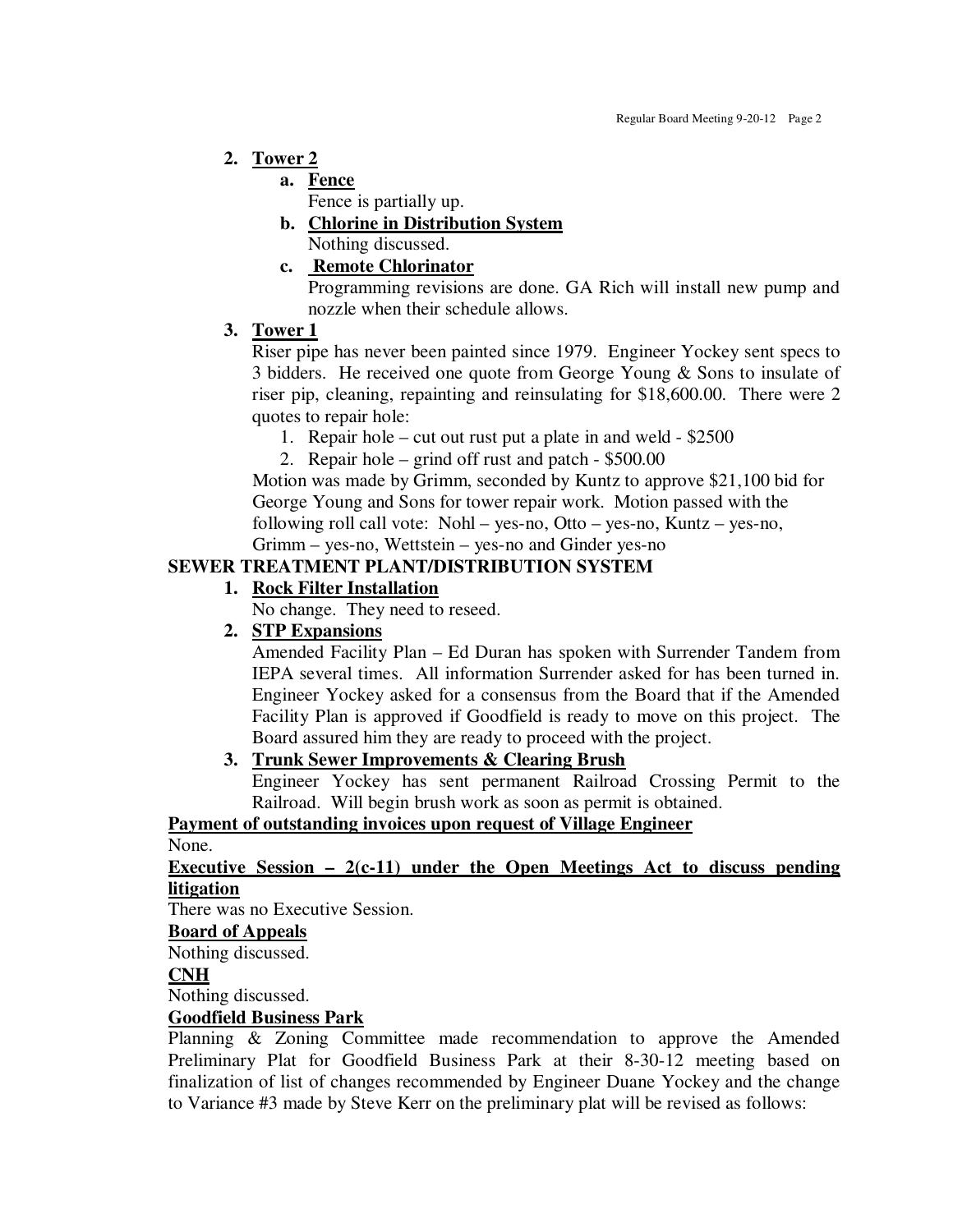"The redevelopment agreement between the Village of Goodfield and the owner and the owner provides that the owner has the option to extend a building over the current sewer easement owned by the Village pursuant to a modified sewer easement agreement, provided the owner reconstructs the sanitary sewer in a sleeve to allow the replacement of the sewer without excavating under the building. Design of sewer and sleeve shall be approved by the Village Engineer. Owner shall allow the Village access to the sewer line for maintenance, replacement or repair and further provided that the owner assumes the cost of exhausting any fumes in the building during such maintenance, replacement or repair."

Engineer Yockey also noted that on the Amended Preliminary Plat on #5 it states, "The Village of Goodfield shall own and maintain the detention basins after final construction acceptance. At some point in the future when the detention basins are completed then the property needs to be deeded to the Village.

## **Approval of Amended Preliminary Plat for Goodfield Business Park**

Motion was made by Wettstein, seconded by Otto to approve the Amended Preliminary Plat for Goodfield Business Park based on recommendation of the Planning & Zoning Committee recommendation. Motion passed with the following roll call vote: Nohl – yes, Otto – yes, Kuntz – yes, Grimm – yes and Wettstein – yes and Ginder –yes.

Engineer Yockey encouraged the Board to be aware that if possible in the future it would be good to replace the 4" main with an 8" main and extend it up Birkey to Robinson Street and take an 8" down Robinson replace the 4" across the Rte. 117 and connect into the 8" that goes out of town. Then we would have a better loop around town which would improve fire flows and distribution.

**Norfolk & Southern Railroad**  Railroad Track Repair Nothing discussed. **IDOT Traffic Detour for Railroad Track Repair**  Nothing discussed. **Vermeer/Road Work**  Tabled.

#### **Property South of Glen's Standard**

Engineer Yockey would like to survey from the existing sanitary sewer manhole by Goodfield State Bank's south driveway to the south along Rte. 117 to determine if sewer main is deep enough for gravity sewer to the property.

## **IL Capital Plan Grant**

Nothing discussed.

## **Chip Energy**

Paul Wever submitted a letter with Building Permit Application asking for waivers on landscaping, masonry footings and culvert. Motion was made by Wettstein, seconded by Kuntz to waive the 33% brick or stone façade requirement. Motion passed with the following roll call vote: Nohl – yes, Otto – yes, Kuntz – yes, Grimm – yes, Wettstein – yes and Ginder – yes. Motion was made by Otto, seconded by Ginder to approve the landscaping waiver. Motion passed with the following roll call vote: Nohl – yes, Otto –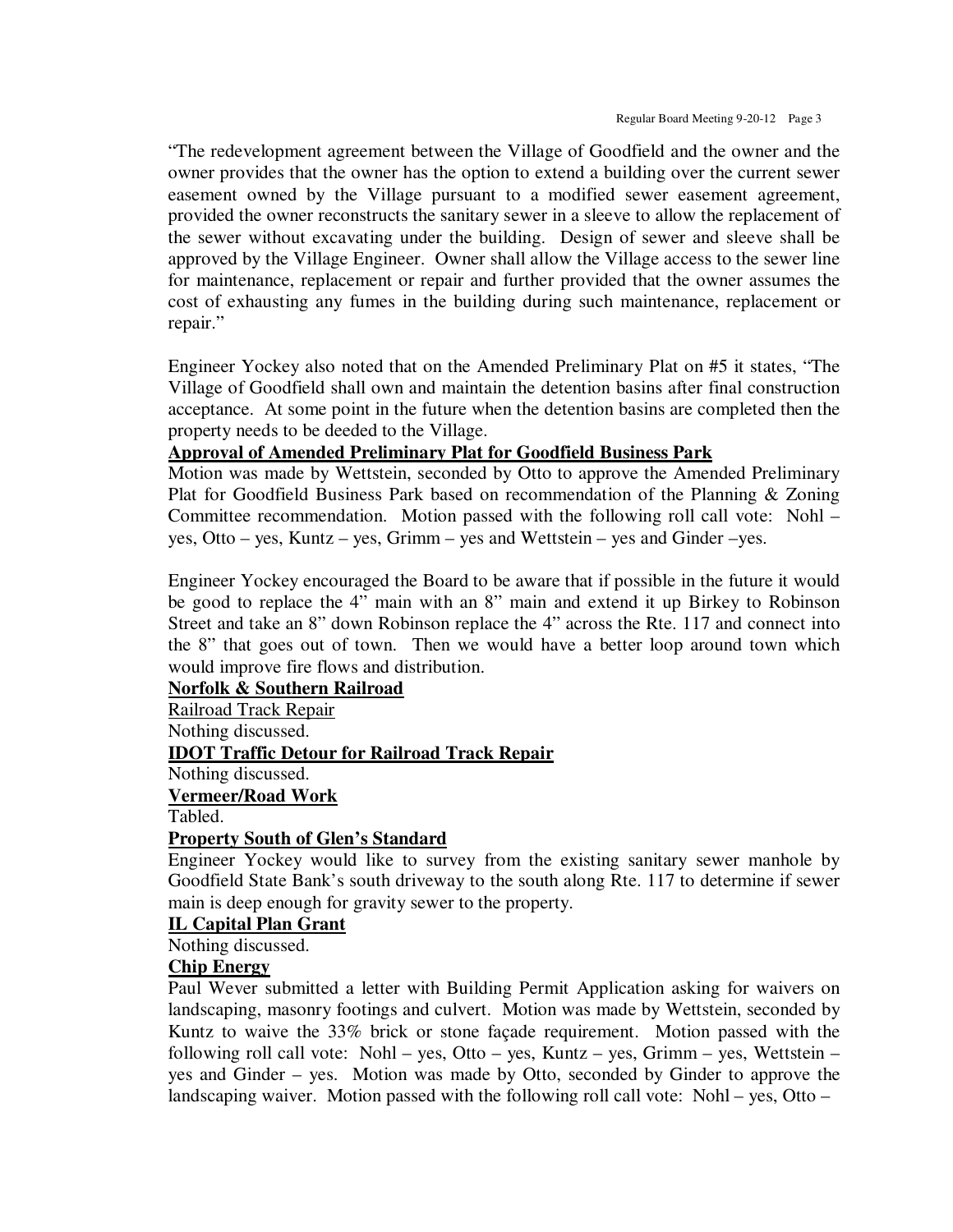yes, Kuntz – yes, Grimm – yes, Wettstein – yes and Ginder – yes. Motion was made by Grimm, seconded by Nohl to waive the continuous poured masonry footings to a minimum depth of 3 feet by waived. Motion passed with the following roll call vote: Nohl – yes, Otto – yes, Kuntz – yes, Grimm – yes, Wettstein – yes and Ginder – yes. Motion was made by Nohl, seconded by Wettstein to grant permission to install a 15" diameter culvert 40 foot in length at the far eastern point of the project for a secondary entrance. Motion passed with the following roll call vote: Nohl – yes, Otto – yes, Kuntz – yes, Grimm – yes, Wettstein – yes and Ginder – yes.

#### **Development of Goodfield Crossing**

The Village received a letter from Robert Martin notifying the Village they will purchase and install the streetlights at Goodfield Crossing. Once the streetlights have been installed it is the Village's responsibility to pay monthly utility cost.

#### **Water & Sewer Rate Change**

Trustee Wettstein reviewed the Water & Sewer Meeting minutes of 9-4-12 regarding the water and sewer rate changes recommended by the Committee.

Motion was made by Grimm, second by Wettstein to accept the water rate changes.

Motion passed with the following roll call vote: Nohl – yes, Otto – yes, Kuntz – yes, Grimm – yes, Wettstein – yes and Ginder – yes. An Ordinance will be drafted for approval at a future meeting.

#### **NEW BUSINESS**

#### **Timberline Estates Possible Annexation & Water Rates**

Bass Rizquallah, Timberline Estates, asked the Board to consider Annexation of Timberline Estates. Mr. Rizquallah stated it would be advantageous for the park to annex for lower water rates. Attorney Ierulli explained that the first step of annexation would be to turn in an annexation petition and plat. Engineer Yockey asked if the water distribution would remain private and if the sanitary sewage treatment plant would remain private. Mr. Rizquallah stated that as long as the operator does tests they are in compliance with the EPA. Engineer Yockey asked Mr. Rizquallah to send water and sewer reports form Timberline Estates to the Village. Clerk will send Village Code to Mr. Rizquallah.

#### **Tax Abatement Resolution – 2003 General Obligation Bonds – Resolution #A-12**

Motion was made by Nohl, seconded by Kuntz to approve Resolution A-12 to abate levy on the issuance of \$1,000,000 General Obligation Waterworks and Sewerage Bonds (Alternative Revenue Source) of the Village of Goodfield. Motion passed with the following roll call vote: Nohl – yes, Otto – yes, Kuntz – yes, Grimm – yes and Wettstein – yes and Ginder –yes.

#### **Tax Abatement Ordinance – 2007 General Obligation Bonds – Ordinance #12-05**

Motion was made by Wettstein, seconded by Kuntz to approve Ordinance 12-05 an ordinance abating the tax hereto levied for the year 2012 to pay the principal of and interest on \$750,000 General Obligation Bonds (Alternate Revenue Source), series 2007 of the Village of Goodfield. Motion passed with the following roll call vote: Nohl – yes, Otto – yes, Kuntz – yes, Grimm – yes and Wettstein – yes and Ginder –yes.

#### **Set Trick or Treat Hours**

Trick or Treat hours have been set for Wednesday, October 31, 2012 from 5-8:00p.m.